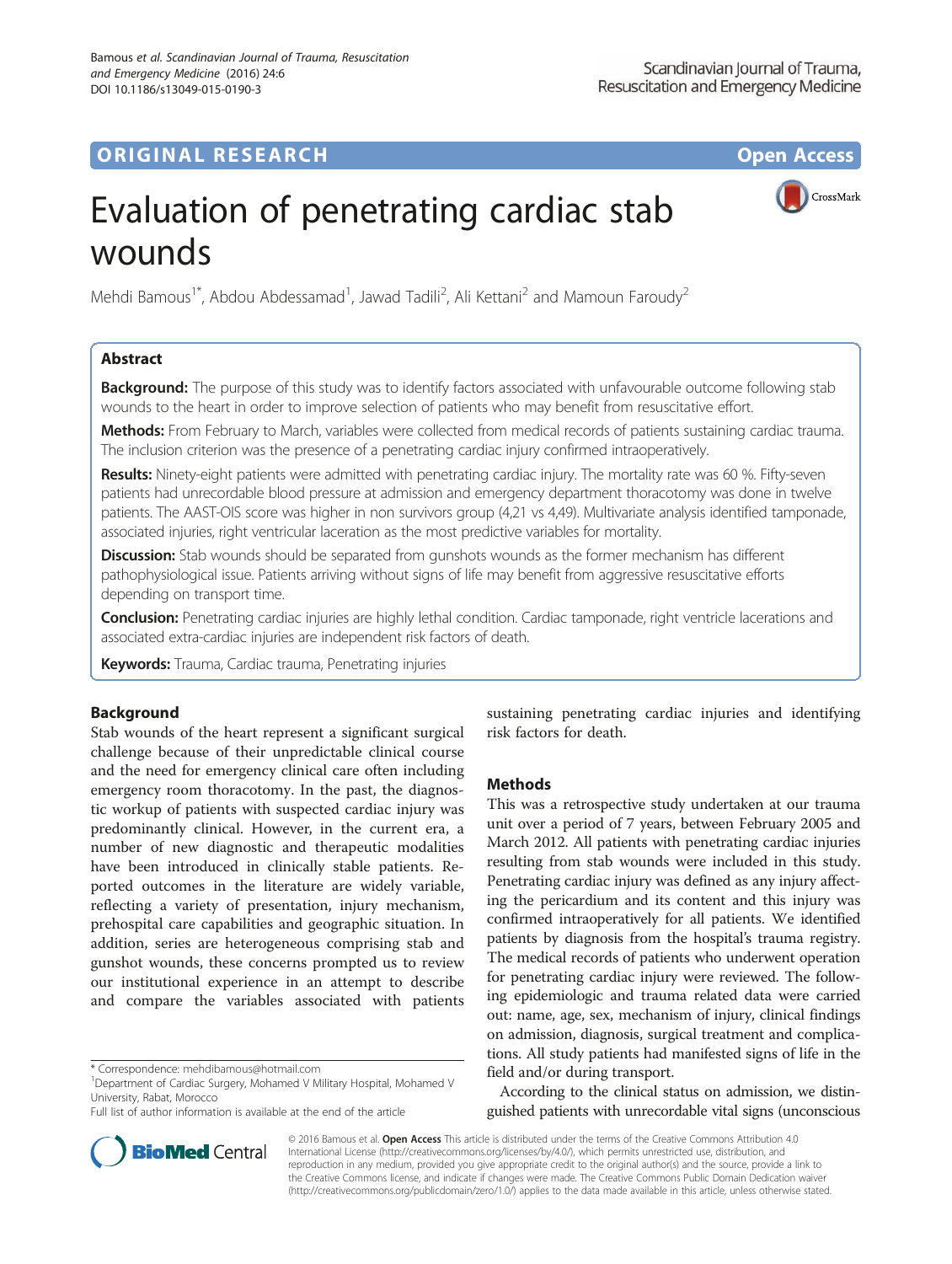with no detectable pulse and blood pressure), patients with signs of low cardiac output in whom systolic blood pressure (SBP) remains < 90 mmhg and hemodynamically stable patients with SBP > 90 mmhg. The management strategy for all patients presenting in the emergency room with precordial wounds, especially with hypotension and distended neck veins, included immediate central venous access (usually through subclavian vein) rapid crystalloid infusion and insertion of a chest tube on the side of the injury. If the patients remained lifeless and the transferring paramedic didn't report any recordable signs of life during transport, the patients were intubated and transferred to the operating room with ongoing cardiopulmonary resuscitation (CPR).

For patients who lost their vital signs in the resuscitation room, they underwent emergency department thoracotomy (EDT). Patients with systolic blood pressure less than 90 mmhg were directly transferred to the operating theatre for surgical exploration. Stabilized patients with suspected cardiac injury underwent chest x-ray and transthoracic echocardiography (TTE), any visible fluid or clot in the pericardial space was considered to be positive. Subxyphoid window (SPW) with pericardial decompression has been reserved for stable patients with delayed presentation of traumatic pericardial effusion and for those who undergone a laparotomy with suspiscion of cardiac trauma.

Patients were usually explored via median sternotomy, left anterior thoracotomy was performed for EDT. Injuries of the cardiac chamber were repaired with Teflon mattress suture. Distal coronaries arteries lesions were repaired by simple ligation. Cardiopulmonary bypass wasn't used in this acute setting. Ethical approval was not required because the study was done retrospectively and all patients were managed according to available guidelines at that moment. A new protocol or medication was not evaluated.

#### Statistical analysis

All continuous variables are expressed as mean with standard deviation. The categorical data were expressed as frequency and percentage. Chi square test was applied for comparing categorical variables. The Student Test was used for the comparison of continuous variables. A multiple logistic regression analysis was performed to estimate independent predictive factors for death. This model included risk factors that were first identified by univariate analysis. A p < 0.05 was statistically significant. Data processing and analysis were performed using SPSS for windows, version 13 (SPSS, Inc, Chicago, IL, USA).

#### Results

During the 7 years study period, 98 patients with penetrating cardiac injuries were admitted and managed at our trauma unit. Eighty six were males (88 %) and the mean age was  $32 \pm 14$  years. All patients sustained stab wounds. Fifty seven (58 %) had unrecordable blood pressure on arrival with Glascow Coma Scale (GCS) at 3. Twelve (12 %) patients underwent EDT with a mortality rate of 100 %. Fifty three patients (54 %) presented with at least one clinical sign of tamponade, otherwise the diagnosis of tamponade was done intraoperatively. Regarding diagnostic investigations, TTE was performed in17 patients (17 %) with six false negatives, two of them deteriorated and were taken to the operating room and the last four had subxyphoid window that showed large hemopericardium. Median sternotomy was used in 86 patients and left anterior thoracotomy was performed for EDT and in some stable patients. Combined approach was used in four patients. The most frequent injury site was the right ventricle (RV) (52 %), followed by the left ventricle (LV) (38 %), right atrium (RA) (7 %) and left atrium (LA)(3 %). Forty-six patients (47 %) had associated injuries : lung: 18, left internal mammary artery: 8, right internal mammary artery: 6, left anterior descending artery: 5, right coronary artery :2 and intra-abdominal lesions necessitating laparotomy 11: liver : 4, gastric:4, spleen:3 . Laparotomy was done first in 2 patients followed by median sternotomy after the hemopericardium was confirmed by SPW. The AAST-OIS score of the non survivors was significantly higher than for survivors ( $p = 0.03$ ). The mean hospital stay was  $10 \pm$ 5 days (Table 1).

Major complications are hemiparesia in 2 patients and one residual ventricular septal defect in one patient, the defect was hemodynamically significant with impossibility to wean the patient from the ventilator. It was successfully closed on cardiopulmonary bypass at day 2. The mortality rate was (60 %). Concerning clinical variables at hospital

|  | Table 1 demographic, clinical characteristics |  |  |
|--|-----------------------------------------------|--|--|
|--|-----------------------------------------------|--|--|

| Items                                 | Survivors                 | Dead                         |                |  |
|---------------------------------------|---------------------------|------------------------------|----------------|--|
|                                       | $N = 39$                  | $N = 59$                     | P value        |  |
| Age (years)*                          | $28,02 \pm 12,77$         | $34,02 \pm 14,33$            | 0,06           |  |
| Sexe (M/F)                            | 37/2                      | 49/10                        | 0,08           |  |
| SBP (mmHg)                            |                           |                              |                |  |
| • unrecordable                        | $\Omega$                  | 57/96,6%                     | 0001           |  |
| $0 <$ SBP $<$ 90<br>$\cdot$ SBP $>90$ | 22/56,41 %                | 2/3,38 %                     |                |  |
|                                       | 17/43,58 %                | 0                            |                |  |
| TPD                                   | 34/87,20 %                | 19/32,20 %                   | $<$ 0001       |  |
| ERT                                   | $\Omega$                  | 12/30,8 %                    | < 0.001        |  |
| AI<br>AAST-OIS                        | 11/28,2<br>$4,21 \pm 0,4$ | 33/55,90 %<br>$4,49 \pm 0.5$ | 0,007<br>0,003 |  |
| Cardiac injury                        |                           |                              |                |  |
| $\cdot$ RV                            | 27/69,20 %                | 24/40,70 %                   |                |  |
| $\cdot$ LV                            | 8/20,50 %                 | 29/49,20 %                   | 0,03           |  |
| $\cdot$ RA                            | 3/7,70 %                  | 4/6,80 %                     |                |  |
| $\cdot$ LA                            | 1/2.6%                    | 2/3,4%                       |                |  |

SBP systolic blood pressure, TPD tamponade, ERT emergency room thoracothomy, AL associated lesions, RV right ventricle, LV left ventricle, RA right atrium, LA left atrium

\*mean ± standard deviation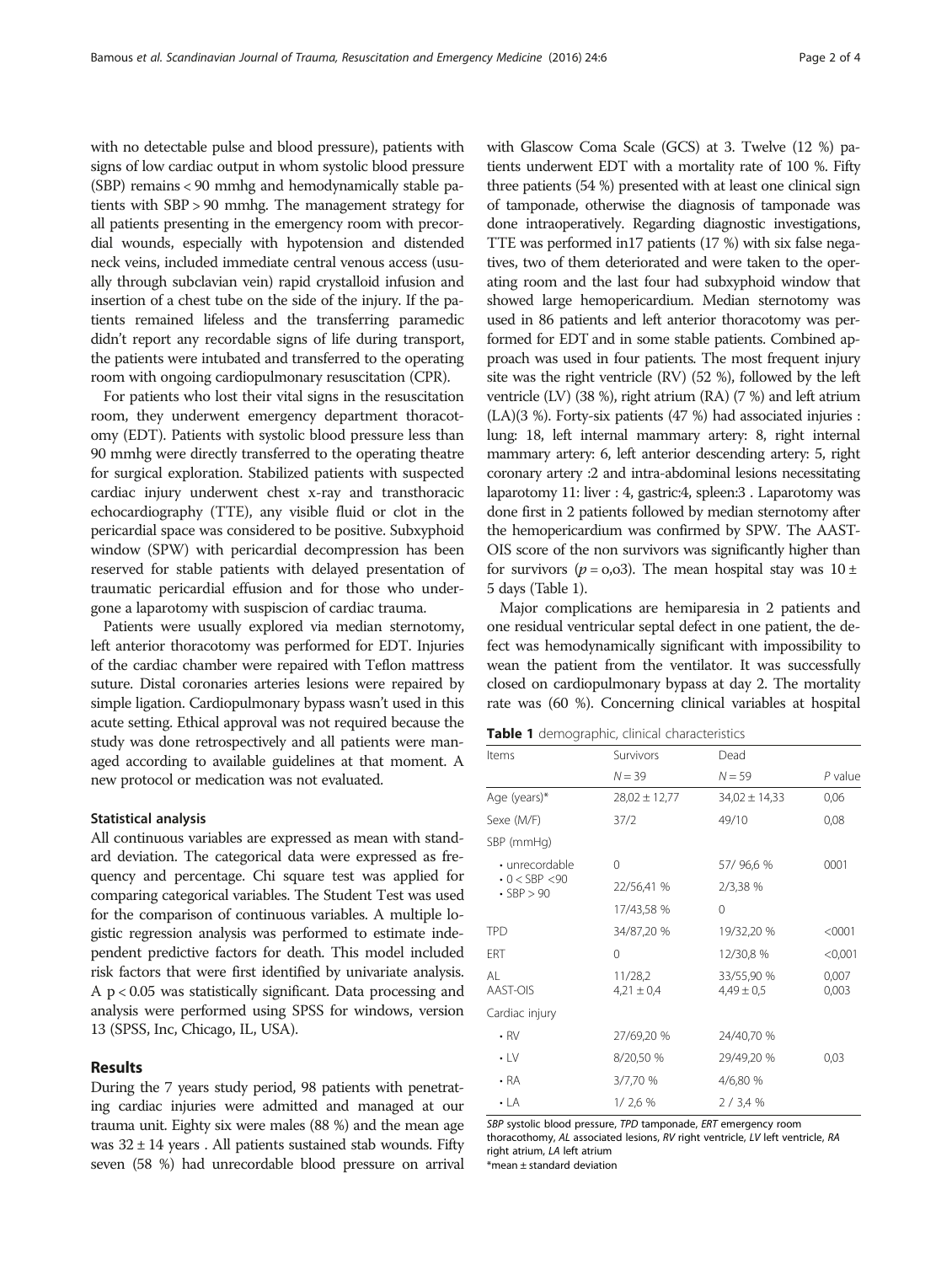admission, SBP < 90mmhg, CPR and GCS score weren't significant risk factors for mortality in a univariate analysis. However, the presence of tamponade, extra cardiac associated injuries and penetrating injury to the RV were significant risk factors for mortality. Using a multivariate regression analysis, the presence of tamponade was the variable with the highest risk of mortality (OR: 20;  $p <$ 0001), followed by RV laceration (OR: 10;  $p < 0001$ ) and associated injuries (OR:4;  $p < 0.02$ ) (Table 2).

# **Discussion**

Faced with the rising incidence of violence in our city, penetrating cardiac injuries are commonly encountered and remain highly lethal condition. A review by Campbell et al. found that only 6 % of 1198 patients with penetrating cardiac injury reached the hospital alive [\[1](#page--1-0)]. In contrast with this, some studies reported high survival rate up to 90 % but omit the physiologic status upon presentation of these critical patients and they are biased by reporting only patients in good physiologic condition at admission. Thus, this wide variation of mortality, between 10–90 %, reflecting patients selection have contributed to the false perception that the lethality of cardiac injuries has diminished [[2](#page--1-0)–[4\]](#page--1-0). The mortality rate in our study group was 60 %, explained by the fact that the majority of patients have pre-hospital factors predictive of poor outcome such as absence of vital signs during transfer, dilated pupils and absence of motion in the extremities. The protective effect attributed by some authors to tamponade hasn't been observed in this series [[5\]](#page--1-0). However, we found the presence of pericardial tamponade to be a critical independent factor predictive of mortality in a multivariate analysis. Our finding is consistent with the result of three prospective studies which didn't find any protective effect of cardiac tamponade

Table 2 Predictive power of studied factor on mortality

after penetrating cardiac injuries [\[6](#page--1-0)–[8\]](#page--1-0). It seems that a slow and gradual haemorrhage is much better tolerated as it can be gradually accommodated by the pericardium but any acute rises in intrapericardial pressure or any delay in intervention resulted in a adverse effect in cardiac function. We reserved EDT for patients arresting at admission in the emergency room . For this indication, we observed 100 % mortality. Similarly, many reports showed the same mortality rate and suggested that EDT must be abandoned because it's ineffective, expensive and high risky procedure [[9, 10](#page--1-0)]. Due to the lack of evidencebased guideline for the indication of the EDT, the western trauma association committee analysed the available studies in the literature to define a rational approach for the appropriate role of the EDT. They found that the succes of performing EDT approximated 35 % for patient arriving in shock caused by penetrating cardiac injury. Conversely, this survival rate is less than 1 % for patients without vital signs on admission. They recommended that EDT was best indicated for patients with penetrating injury when prehospital CPR was less than 15 minutes and in patients with refractory shock [\[11\]](#page--1-0).

As prehospital care system develop and as patients are subjected to a greater degrees of violence, we are facing to manage patients with multiple associated injuries. In this setting, thoracotomy and laparotomy are required at the same time to deal with injuries in both cavities. Thus, clinical decision making is crucial and priority should be given to the lesions causing the greatest blood loss. Subxyphoid windows is considered a reliable diagnostic tool by confirming the presence of a hemopericardium, in this subset of patients [[12\]](#page--1-0). We used SPW in 2 patients who have to undergo laparotomy with 100 % sensitivity and we found associated injuries an independent predictive factor of mortality.

|                   |                     | Univariate analysis |        |           | Multivariate analysis |        |  |
|-------------------|---------------------|---------------------|--------|-----------|-----------------------|--------|--|
|                   | <b>OR</b>           | IC                  | p      | <b>OR</b> | IC                    | р      |  |
| SBP (mmHg):       |                     |                     |        |           |                       |        |  |
| $-SBP \geq 90$    |                     |                     | Ref    |           |                       |        |  |
| $-0 <$ SBP $<$ 90 | 0                   | $[0-3,60+139]$      | 0,955  |           |                       |        |  |
| ·unrecordable     | $\mathsf{O}\xspace$ | $[0-4.14+141]$      | 0891   |           |                       |        |  |
| <b>TPD</b>        | 14,31               | $[4832 - 42, 411]$  | < 0001 | 20,42     | $[5336 - 78, 141]$    | < 0001 |  |
| <b>CPR</b>        | 3,887,595           | $[0-8.6+56]$        | 0798   |           |                       |        |  |
| AL                | 3,23                | $[1358 - 7684]$     | 0008   | 4,27      | $[1196 - 15, 241]$    | 0025   |  |
| Cardiac injury:   |                     |                     |        |           |                       |        |  |
| $\cdot$ LV        |                     |                     | Ref    |           |                       | Ref    |  |
| $-RV$             | 4,08                | $[1567 - 10, 614]$  | 0004   | 10,620    | $[2748 - 41,036]$     | 0001   |  |
| $-RA$             | 2,72                | $[0502 - 14, 723]$  | 0246   | 23,214    | $[1698 - 317,455]$    | 0018   |  |
| $-LA$             | 1,81                | $[0145 - 22, 636]$  | 0644   | 17,151    | $[0532 - 552,441]$    | 0109   |  |

SBP systolic blood pressure, TPD tamponade, AL associated lesions, RV right ventricle, LV left ventricle, RA right atrium, LA left atrium, Ref reference